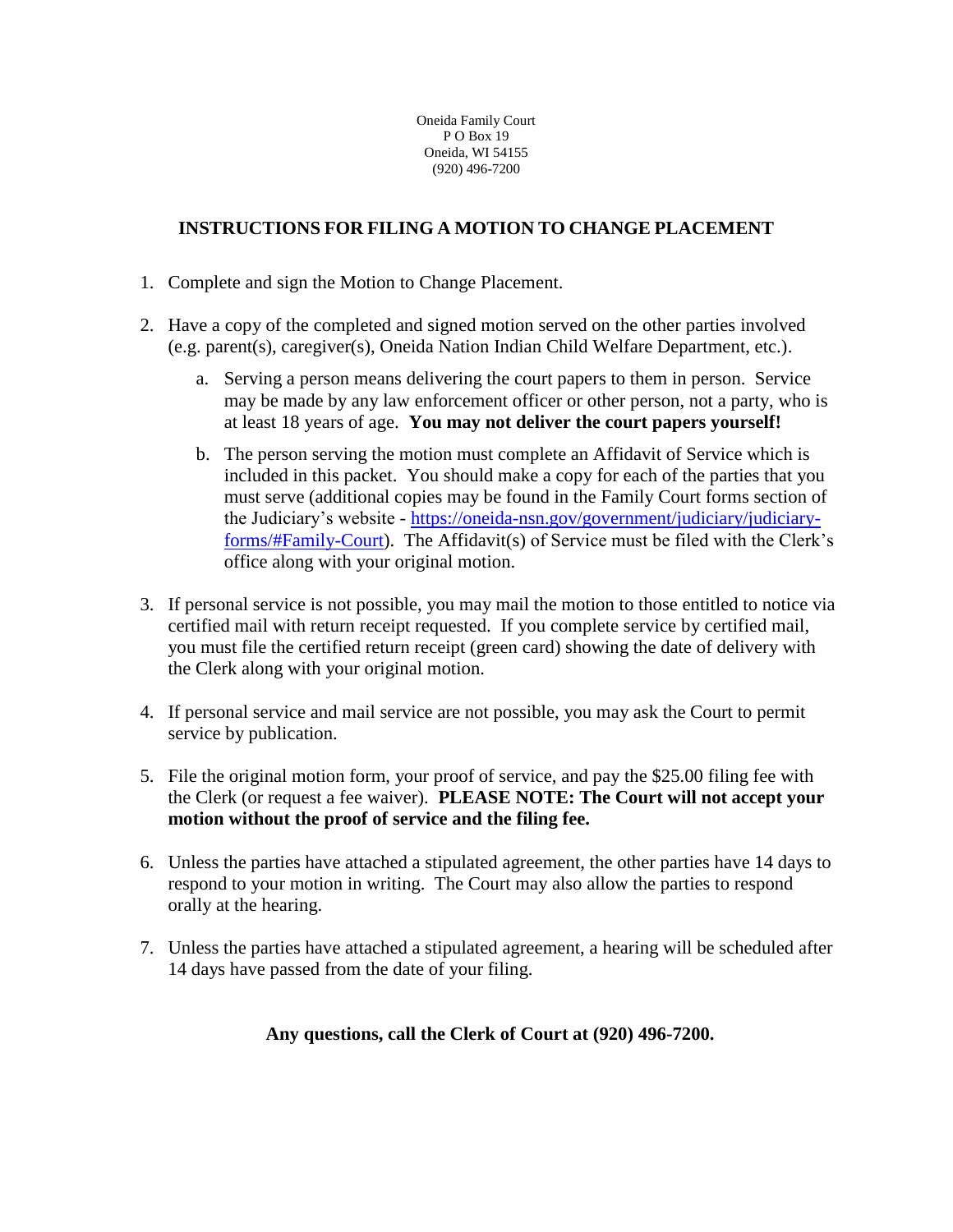### **ONEIDA FAMILY COURT**

#### **IN THE INTEREST OF:**

Name

 $Case No.$ 

Date of Birth

\_\_\_\_\_\_\_\_\_\_\_\_\_\_\_\_\_\_\_\_\_\_\_\_\_\_\_\_\_\_\_\_\_\_\_

#### **Motion to Change Placement**

## **I STATE ON INFORMATION AND BELIEF:**

- 1. The petitioner is:
	- $\Box$  the Department.
	- $\Box$  the Nation's child welfare attorney.
	- $\Box$  the child, if age 12 or older.
	- $\Box$  the child's guardian ad litem.
	- $\Box$  the child's parent.

| Parent 1's Name, Address, and Telephone Number           | Date of Birth |  |
|----------------------------------------------------------|---------------|--|
| Parent 2's Name, Address, and Telephone Number           | Date of Birth |  |
| Guardian's Name, Address, and Telephone Number:          |               |  |
| Current Caregiver's Name, Address, and Telephone Number: |               |  |

- 3. I request the Court change the placement of the child.
	- a. Name and address of proposed placement: \_\_\_\_\_\_\_\_\_\_\_\_\_\_\_\_\_\_\_\_\_\_\_\_\_\_\_\_\_\_\_\_\_\_
	- b. Date of proposed change in placement: \_\_\_\_\_\_\_\_\_\_\_\_\_\_\_\_\_\_\_\_\_\_\_\_\_\_\_\_\_\_\_\_\_\_\_\_\_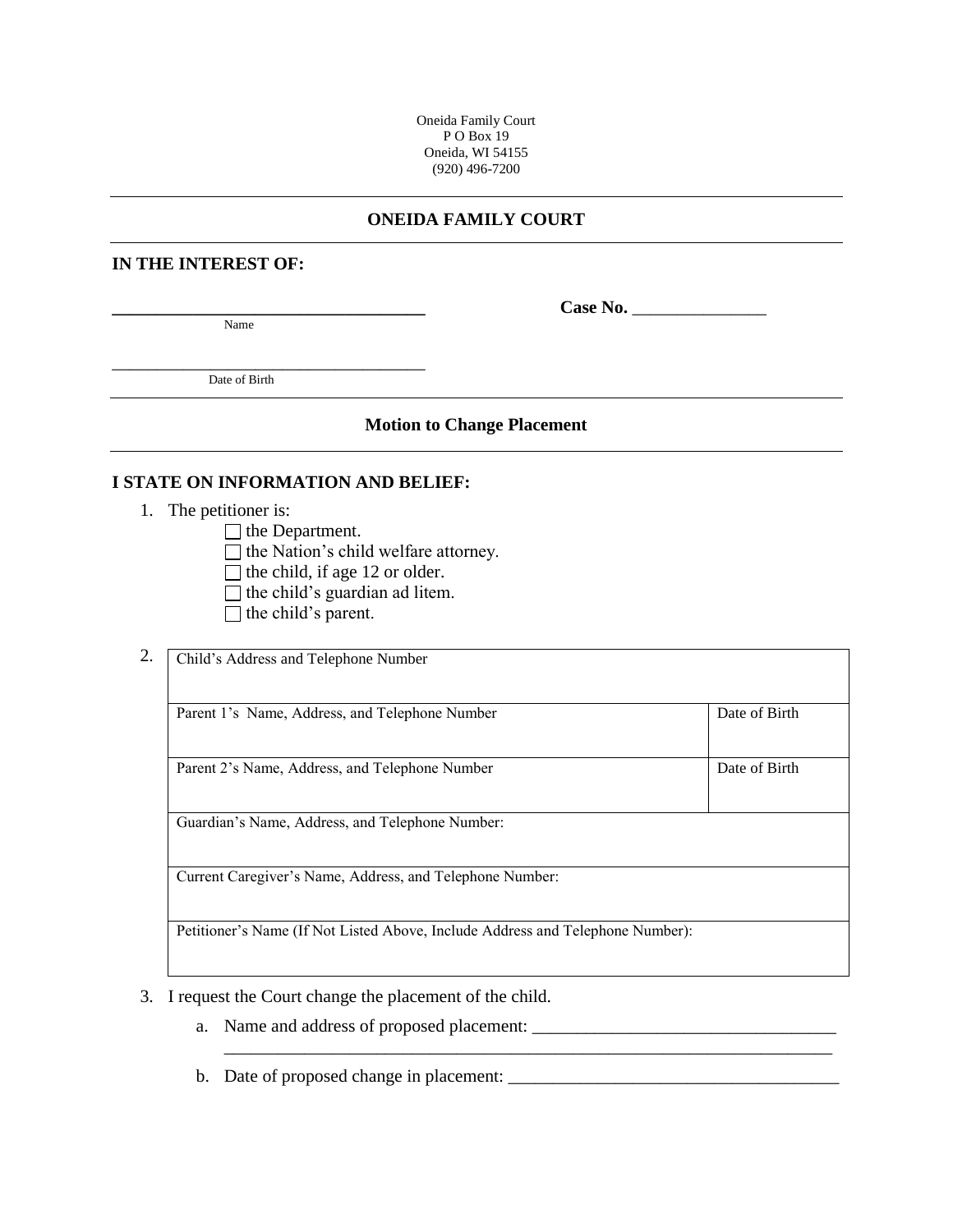c. Give the reason for new placement, including new information that affects the advisability of the current placement: \_\_\_\_\_\_\_\_\_\_\_\_\_\_\_\_\_\_\_\_\_\_\_\_\_\_\_\_\_\_\_\_\_\_\_\_\_\_

|    |                | See attached                                                                                                                                                         |
|----|----------------|----------------------------------------------------------------------------------------------------------------------------------------------------------------------|
| 4. |                | $\Box$ The proposed change in placement would move the child from in the home to outside of<br>his or her home.                                                      |
|    | a.             | Continued placement in the home at this time is contrary to the best interests of the                                                                                |
|    |                | See attached                                                                                                                                                         |
|    | $\mathbf{b}$ . | □ If the request is being made by the Department or the Nation's child welfare<br>attorney, reasonable efforts to prevent the removal were made by the Department as |
|    |                | See attached                                                                                                                                                         |
| 5. |                | Other (e.g. date placed in or removed from trial reunification home, if applicable):                                                                                 |
|    |                | <b>See attached</b>                                                                                                                                                  |
| 6. | I request:     | A hearing be scheduled on this motion.<br>The Court approve the attached stipulation which has been signed by all of the parties.                                    |
|    |                | Signature<br>Date                                                                                                                                                    |

Name Printed or Typed

\_\_\_\_\_\_\_\_\_\_\_\_\_\_\_\_\_\_\_\_\_\_\_\_\_\_\_

.